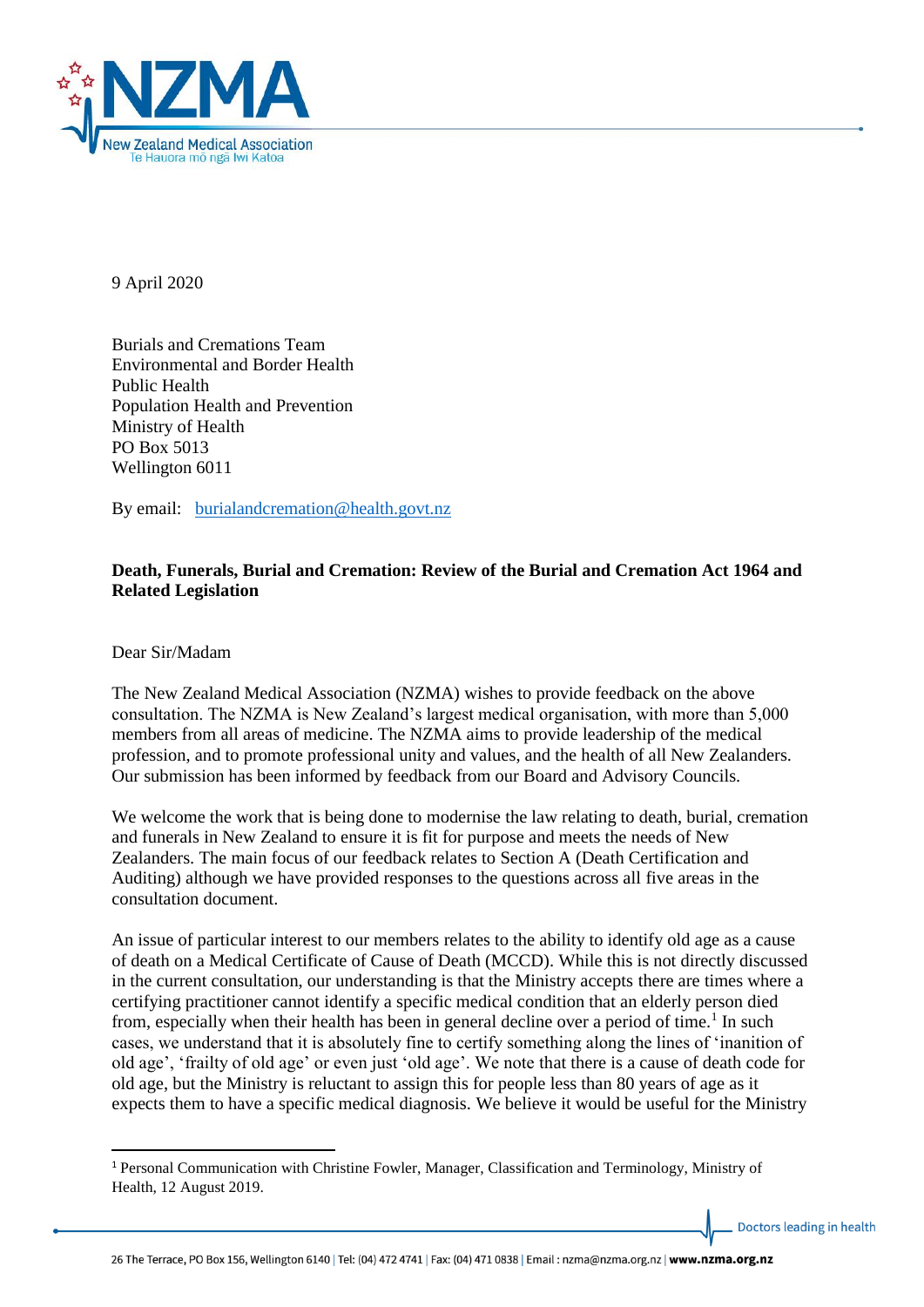to develop and disseminate guidance on this to help clarify any lingering confusion about specifying under what conditions old age as a cause of death is acceptable.

Another concern relates to the proposed requirement for certifying practitioners to provide cause of death certification within 24 hours of learning of the person's death. We believe the requirement to meet this timeframe is unnecessary. A large proportion of death certificates in New Zealand are done by GPs. While most GPs are very happy to do an urgent death certificate if there is a cultural requirement to bury a body within 24 hours, on many occasions there is no expectation of this from the family. As people die on public holidays and weekends, a law change requiring death certification within 24 hours would mean calling out doctors on their days off and on public holidays, at both inconvenience to the doctor and expense to the family. For many of these cases, the death certificate can be completed in  $1-2$  days<sup>3</sup> time when the doctor is back at work. This is particularly important for GPs that undertake on call work for rest homes which by nature have a higher rate of patient deaths. We ask that the Ministry reconsider this proposed requirement.

We welcome acknowledgement of the various factors that can contribute to errors in certifying the cause of death. During after hours, death certificates for patients that die in hospitals are often done by an on-call Resident Medical Officer who has often not been involved in the patient's care and who does not always have easy access to senior support regarding administrative concerns. Difficulties can be exacerbated if the likely cause of death is not clear from the medical documentation (due to either poor documentation or diagnostic uncertainty). These factors all contribute towards the large and concerning error rates reported. We believe that any reform to modernise the certification system should include systems to reduce these errors.

We suggest that it would be useful to develop a system where the initial paperwork for certifying cause of death could be completed for efficiency purposes but could be then reviewed and amended by a clinician who was directly involved in the patient's care. This has previously been impractical due to the difficulties inherent with paper-based systems but the move towards the electronic completion and submission of forms could minimise the additional work involved for such a system. For example, the lead clinician in the patient's care could be entered onto the initial cause of death form and could then automatically receive a copy of the certificate via their professional email address. They could then be given, for example, up to 3 working days to adjust the information if they felt an error had been made.

#### **Responses to Consultation Questions**

#### **Introduction: Proposed overarching duties regarding the disposal of bodies**

*1. Do you agree that there should be a general duty on everybody to 'treat any dead human body or human remains with respect'? If not, why not?*

Yes. We agree there should be a general duty on everybody to 'treat any dead human body or human remains with respect'.

*2. Do you agree that any breach of this duty should be an offence punishable by infringement notice, or, on conviction, by a fine? If not, why not?* Yes. We agree that any breach of this duty should be an offence punishable by infringement notice, or, on conviction, by a fine.

*3. Do you agree that there should be a requirement that the person who has the duty to dispose of the body must do so without undue delay, including considering the mourning needs of*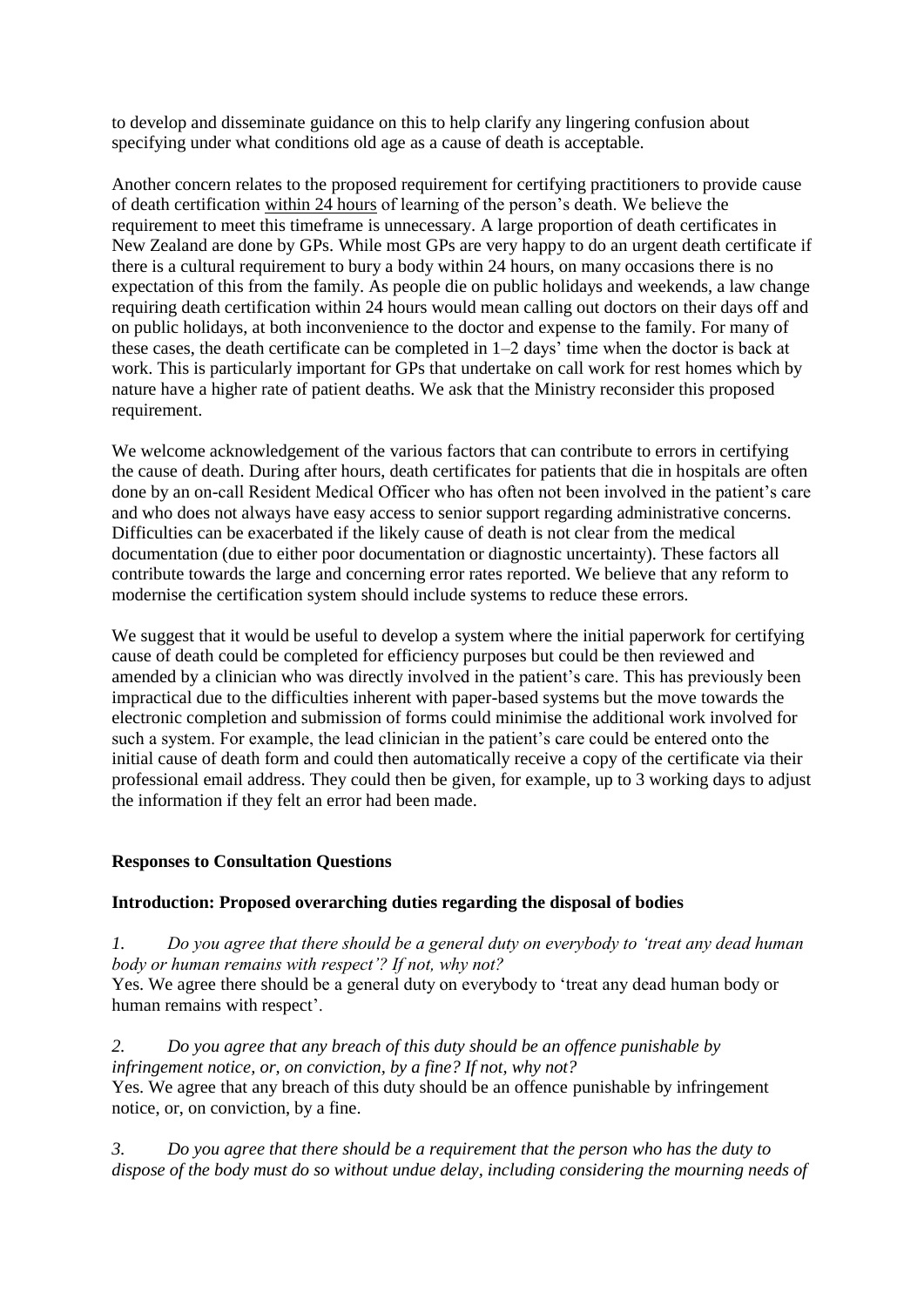*the bereaved, any ceremonies to be performed, tikanga or other cultural practices, and any other relevant considerations (such as police investigations)? If not, why not?*

Yes. We agree that there should be a requirement that the person who has the duty to dispose of the body must do so without undue delay giving consideration to the mourning needs of the bereaved, any ceremonies to be performed, tikanga or other cultural practices, and any other relevant considerations.

#### *4. Do you agree that any breach of this duty should be an offence punishable by infringement notice, or, on conviction, by a fine? If not, why not?*

Yes. We agree that any breach of this duty should be an offence punishable by infringement notice, or, on conviction, by a fine.

## **Section A: Death certification and auditing**

### *5. What do you think are the key problems with the current system for certifying the cause of death and existing auditing systems?*

An area under the current system that would benefit from clarification relates to being able to certify that old age is a cause of death. We understand that it is acceptable to certify 'old age' when a certifying practitioner cannot identify a specific medical condition that an elderly person died from, especially when their health has been in general decline over a period of time. Nevertheless, we believe it would be useful for the Ministry to develop and disseminate guidance on this to help clarify any lingering confusion about when specifying old age as a cause of death is acceptable.

#### *6. Can you provide any evidence about the size or extent of the problems with the current cause of death certification and auditing systems?*

No. However, we agree with the findings from the Law Commission review about the likely causes of inaccurate documentation.

#### *7. What do you think about the options identified for modernising the death certification system? Do you want to suggest any additional options? If so, please provide the reasons for your alternative options.*

We suggest that it would be useful to develop a system where the initial paperwork for death certification could be completed for efficiency purposes but could be then reviewed and amended by a clinician who was involved in the patient's care. This has previously been impractical due to the difficulties inherent with paper-based systems but the move towards the electronic completion and submission of forms could minimise the additional work involved for such a system. For example, the lead clinician in the patient's care could be entered onto the initial cause of death form and could then automatically receive a copy of the certificate via their professional email address. They could then be given, for example, up to 3 working days to adjust the information if they felt an error had been made.

#### *8. Do you agree with the presented impacts of the options identified for modernising the death certification system? Why/why not? Can you suggest other likely impacts from the three options?*

Yes. We agree with the presented impacts of the options identified for modernising the death certification system.

*9. Can you provide any information to help the Ministry gauge the size of any potential impacts, costs or benefits that could affect you?* No.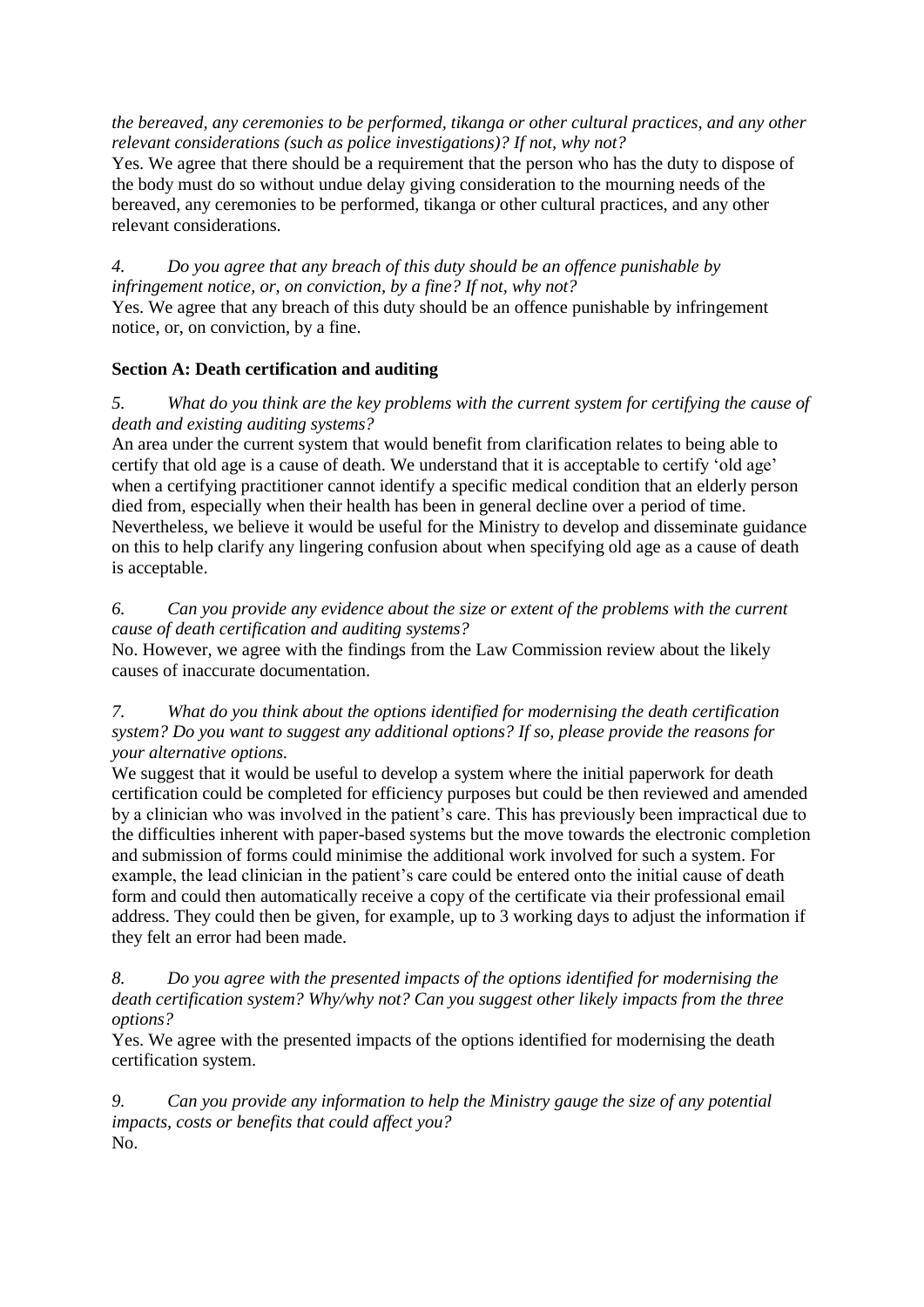*10. What is your preferred option to modernise the death certification system? Please provide the reasons for your view.*

Our preference is for option 2 (Implementing a package of changes to the current system based on most of the Law Commission's recommendations). We believe that the additional requirements under option 3 are unnecessary and would be overly burdensome for certifying practitioners.

*11. What do you think about the options identified regarding the auditing of death certification? Do you want to suggest any additional options? If so, please provide the reasons for your alternative options.*

We do not have any specific comments. Our preferred option and rationale are given in our response to question

*12. Do you agree with the impacts of the options regarding the auditing of death certification? Why/why not? Can you suggest other likely impacts from the three options?* Yes. We agree with the impacts of the options regarding the auditing of death certification.

*13. Can you provide any information to help the Ministry gauge the size of any potential impacts, costs or benefits that would affect you?* No.

*14. What is your preferred option for auditing death documentation? Please provide the reasons for your view.*

Our preference is for option 2 (Establishing a death certification auditing committee system). We believe that the creation of a statutory cause of death reviewer role/function as proposed in option 3 is unnecessary. We agree that the significant administrative challenges in being able to review the MCCD before the body is disposed of under option 3 would adversely impact on Māori.

## **Section B: Regulation of the funeral services sector**

*15. Do you agree that there are issues that could be improved with the funeral services sector? Are you aware of any other problems?*

Yes. We agree that there are issues that could be improved with the funeral services sector.

*16. Can you provide any evidence about the size or extent of the problems in the funeral service sector?*

No.

*17. What do you think about the options identified for regulating the funeral services sector? Do you want to suggest any additional options? If so, please provide the reasons for your alternative options.*

These are reasonable options. Our preferred option and rationale are given in our response to question 20.

*18. Do you agree with the impacts of the options identified for regulating the funeral services sector? Why/why not? Can you suggest other likely impacts from the four options?* Yes. We agree with the impacts of the options identified for regulating the funeral services sector.

*19. Can you provide any information to help the Ministry gauge the size of any potential impact, cost or benefit that would affect you?* No.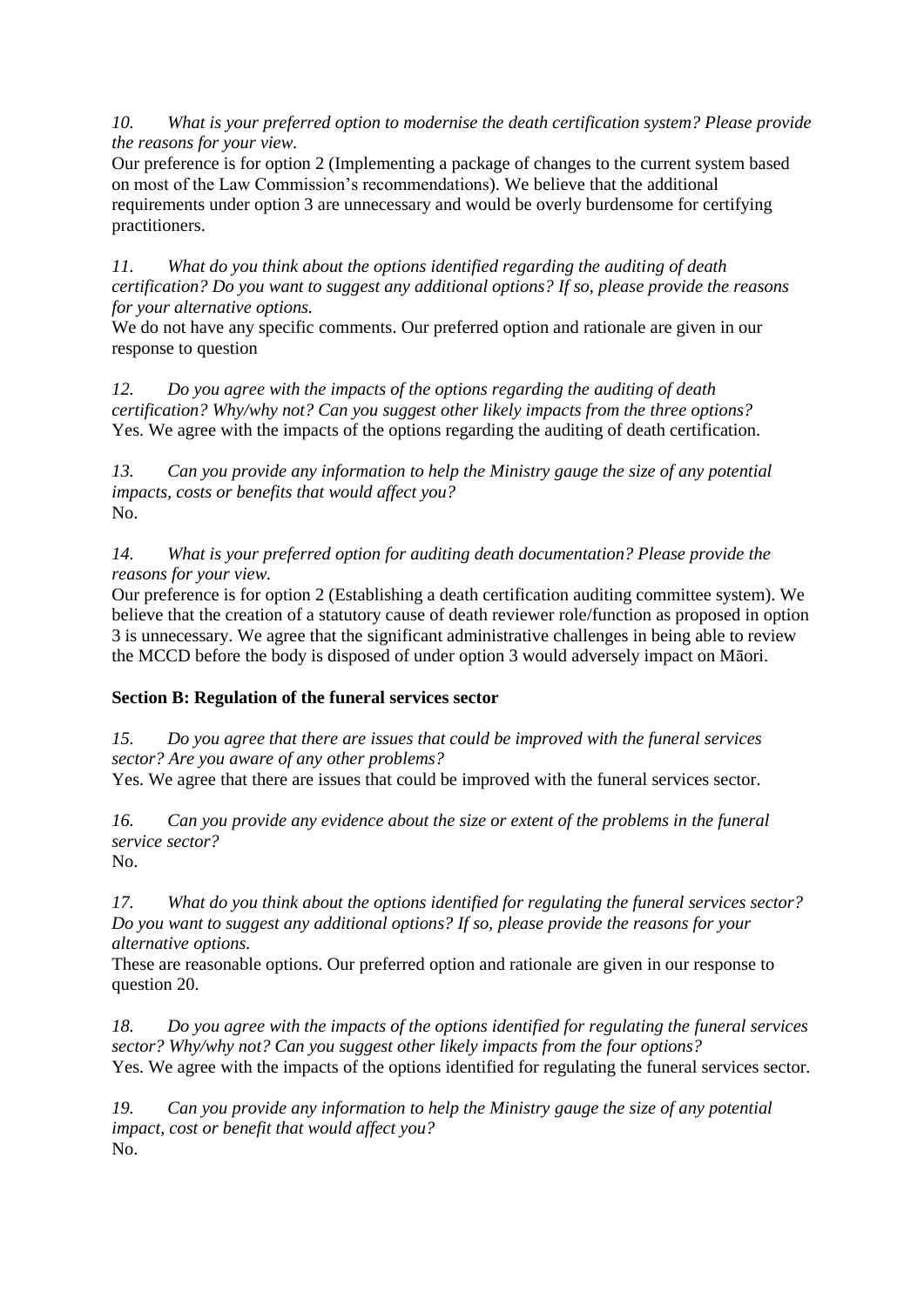*20. What is your preferred option for regulating (or not) the funeral services sector? Please provide the reasons for your view.*

Our preference is for option 4 (Providing central regulation for funeral directors). We note that this differs from the Ministry's view which is a preference for option 1 (Maintaining the status quo). We believe that central regulation is needed to ensure good quality funeral services and avoid the issues that are identified in Section B2.2 of the consultation document.

*21. What do you think about the options identified for better informing consumers about the cost of funeral services? Do you want to suggest any additional options? If so, please provide the reasons for your alternative options.*

These are reasonable options. Our preferred option and rationale are given in our response to question 24.

*22. Do you agree with the presented impacts of the options regarding better informing consumers about the cost of funeral services? Why/why not? Can you suggest other likely impacts from the three options?*

Yes. We agree with the presented impacts of the options regarding better informing consumers about the cost of funeral services.

*23. Can you provide any information to help the Ministry gauge the size of any potential impact, cost or benefit that would affect you?* No.

*24. What is your preferred option for ensuring that consumers are fully informed of the component prices of funeral services? Please provide the reasons for your view.* Our preference is for option 3 (making it mandatory to disclose all component prices as per the Law Commission's recommendations) as this option provides greatest transparency for consumers, enabling them to know what they are in for.

## **Section C: Burial and cemetery management**

*25. Do you agree that there are issues that could be improved with the current framework for burials and cemetery management? Why/why not? Are you aware of any other problems?* Yes. We agree that there are issues that could be improved with the current framework for burials and cemetery management.

*26. Can you provide any evidence about the size or extent of such problems outlined about the current framework for burials and cemetery management?* No.

*27. What do you think about the options identified regarding a new framework for burial and cemetery management? Do you want to suggest any additional options?* These are reasonable options. Our preferred option and rationale are given in our response to question 30.

*28. Do you agree with the impacts of the options identified regarding a new framework for burial and cemetery management? Why/why not? Can you suggest other likely impacts from the three options?*

Yes. We agree with the impacts of the options identified.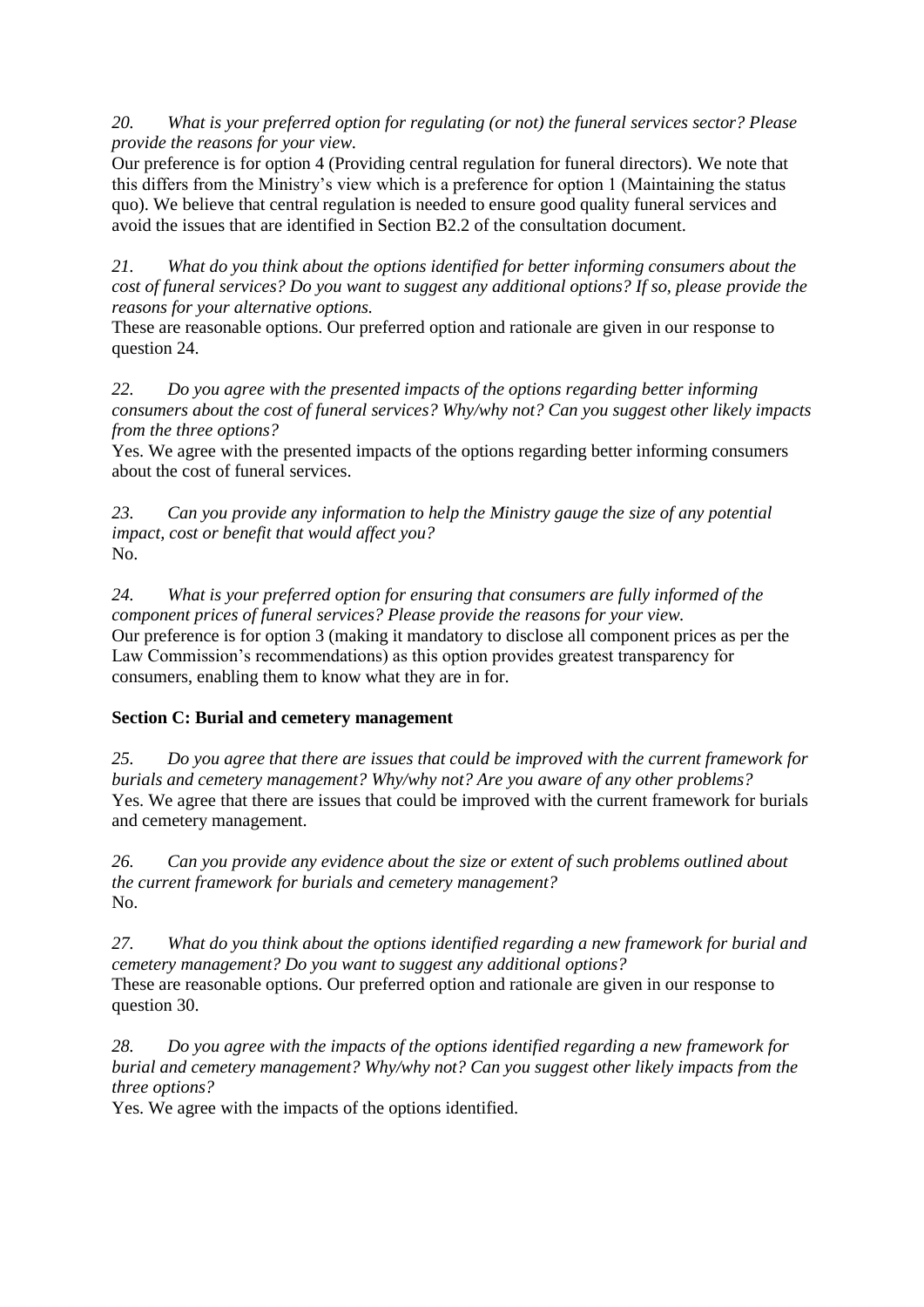*29. Can you provide any information to help the Ministry gauge the size of any potential impact, cost or benefit that would affect you?* No.

*30. What is your preferred option for a new framework for burial and cemetery management? Please provide the reasons for your view.*

Our preference is for option 3 (Implementing a package of changes to the current system based on most of the Law Commission's recommendations). While Option 2 is also an advance over the status quo, we do not favour it as it exempts burial on private land from the resource consent process and therefore could exclude consideration of tikanga Māori and other cultural beliefs.

# **Section D: Cremation regulations and the medical referee system**

*31. Do you agree that there are issues that could be improved with the current cremation or medical referee systems? Are you aware of any other problems?* Yes. We agree there are issues that could be improved with the current cremation of medical referee systems.

*32. Can you provide any evidence about the size or extent of such problems outlined with the cremation or the medical referee systems?* No.

*33. What do you think about the options identified regarding the reform of cremation and crematorium management? Do you want to suggest any additional options? If so, please provide the reasons for your alternative options.*

These are reasonable options. Our preferred option and rationale are given in our response to question 36.

*34. Do you agree with the impacts of the options identified regarding the reform of cremation and crematorium management? Why/why not? Can you suggest other likely impacts from the two options?*

Yes. We agree with the impacts of the options identified regarding the reform of cremation and crematorium management.

*35. Can you provide any information to help the Ministry gauge the size of any potential impact, cost or benefit that would affect you?* No.

*36. What is your preferred option to modernise the regulations for cremation in New Zealand? Please provide the reasons for your view.*

Our preference is for option 2 (Adopting all the Law Commission's recommendations relating to cremation and dealing with ashes). We agree with the Ministry that this option will remove duplication in the approvals process and ensure a locally responsive and sustainable approach to regulation.

*37. What do you think about the options identified regarding the reform of the medical referee system? Do you want to suggest any additional options? If so, please provide the reasons for your alternative options.*

These are reasonable options. Our preferred option and rationale are given in our response to question 40.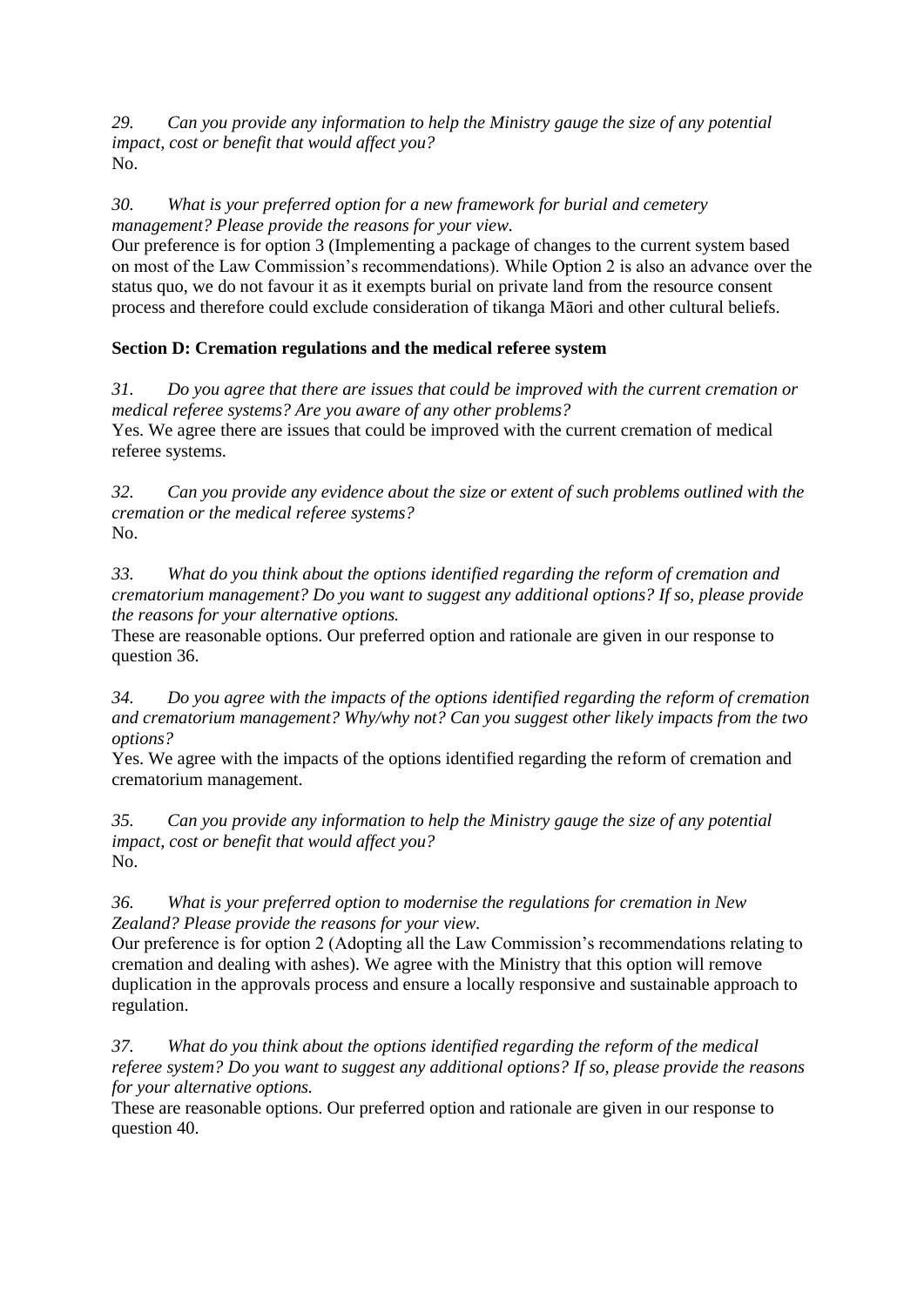*38. Do you agree with the impacts of the options regarding medical referee system? Why/why not? Can you suggest other likely impacts from the four options?* Yes. We agree with the impacts of the options regarding the medical referee systems.

*39. Can you provide any information to help the Ministry gauge the size of any potential impact, cost or benefit that would affect you?* No.

## *40. What is your preferred option for changes to the medical referee system? Please provide the reasons for your view.*

Our preference is for option 2 (Repealing the medical referee system). We agree with the Ministry that a separate and duplicated process to detect potential criminal wrongdoing is limited. Existing death certification and coronial systems would continue to provide assurance as to the accuracy in assessing cause of death and crime prevention. This option would also lessen costs passed on to consumers and removes administrative impediments to disposal.

# **Section E: New methods of body disposal**

*41. Are you aware of any particular new methods of body disposal that could be made available in New Zealand? Please describe the process and the risks and benefits you see with the process.*

No.

*42. Do you agree with the issues outlined regarding new methods of body disposal? Are you aware of any other problems?*

Yes. We agree with the issues outlined regarding new methods of body disposal.

*43. Can you provide any evidence about the size or extent of the problems regarding new methods of body disposal?*

No.

*44. What do you think about the options identified for regulating new methods of body disposal? Do you want to suggest any additional options?*

These are reasonable options. Our preferred option and rationale are given in our response to question 47.

*45. Do you agree with the impacts of the options identified for regulating new methods of body disposal? Why/why not? Can you suggest other likely impacts from the two options?* Yes. We agree with the impacts of the options identified and have no other suggested impacts.

*46. Can you provide any information to help the Ministry gauge the size of any potential impact, cost, or benefit that would affect you?* No.

*47. What is your preferred option to regulate new methods of body disposal? Please provide the reasons for your view.*

Our preference is for option 2 (Regulating new methods of body disposal). As the Ministry has identified, this option addresses the current uncertainty and lack of legal clarity. It would also ensure that new methods of body disposal operate in a way that protect the dignity of the dead and are consistent with tikanga Māori and other cultural considerations.